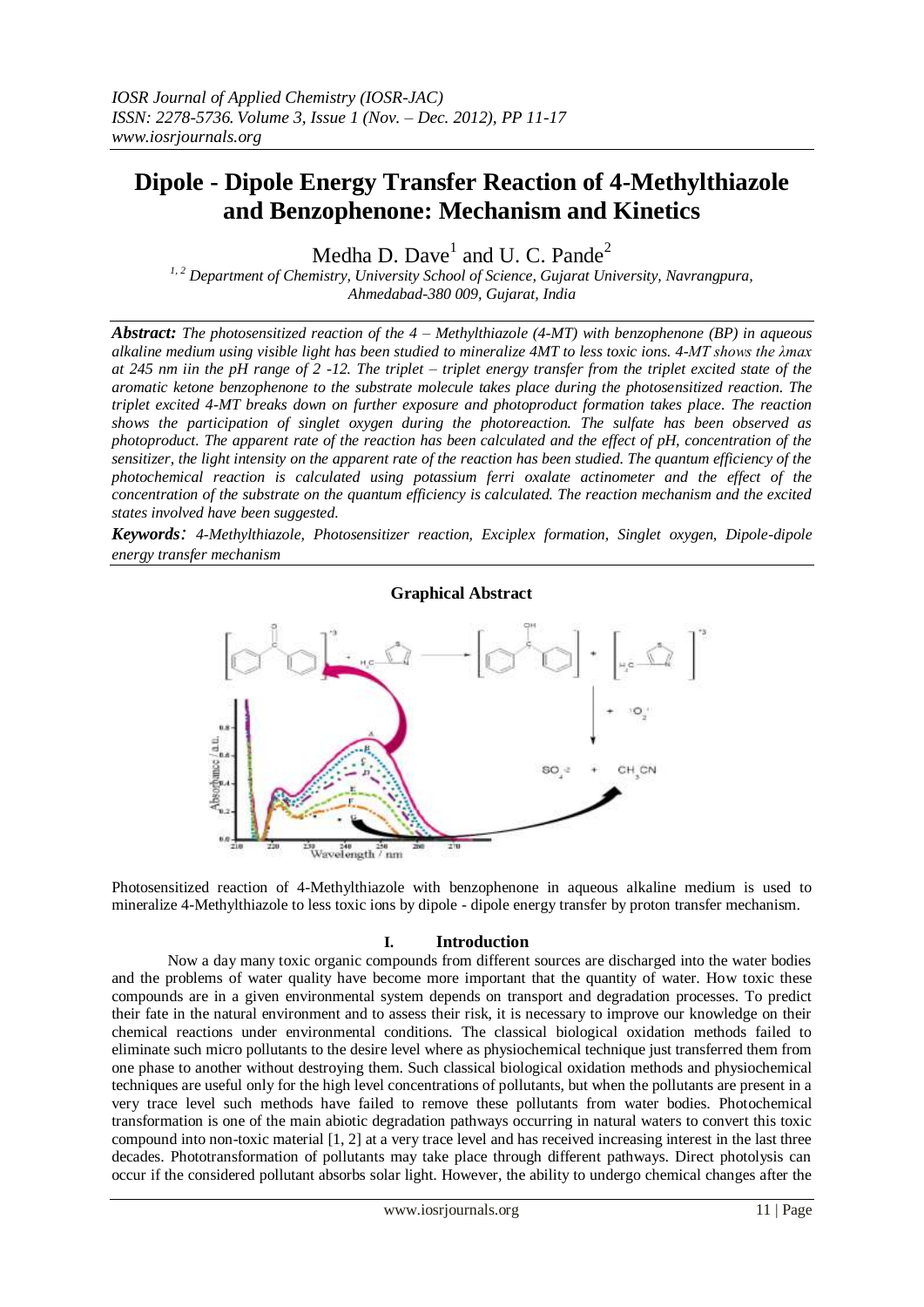absorption of photons is an intrinsic property of the molecule and can vary drastically from one compound to the other. Photoinduced transformations mediated by components of the aquatic environment can also occur. In particular, dissolved natural organic matter (DOM), absorbing a large portion of photons, is a potential photosensitizer. Singlet oxygen, superoxide ion/ hydroperoxyl radicals, hydroxyl radicals and organic peroxy radicals were proved or proposed to be generated in natural waters under the influence of sunlight.

The structure of 4-Methylthiazole (4MT) is composed of an exocyclic methyl group and a heterocyclic molecule that contains sulphur, nitrogen and carbon atoms. 4MT has been used as a pharmaceutical intermediate, pesticide intermediate and as a flavour ingredient in the food flavours, nut flavours, vegetable and vegetative flavours, baked goods, dairy products, beverages and hence, it has been frequently detected in both waste water treatment plant and surface water and can come into contact with potable water and can easily enters to food cycle. 4MT is harmful according to its Material Safe Data Sheet and exhibits persistence to microbial degradation. Therefore, 4MT is an aqueous pollutant of concern in water and wastewater systems.

Maurizio D' Auris [3] has reported the ab initio study on the isomerization of 2- phenylthiazole and 2 acetylthiazole. The photochemical isomerization of thiazole derivative involves the formation of the Dewar isomer. The irradiation of thiazole do not give product [4] but 2- methyl, 4-methyl and 5-methyl thiazole gave the corresponding isothiazole in trifluoroacetic acid. Pavlik et al [5] have reported that the methylisothiazoles undergo phototransposition in neutral solution to methylthiazoles by a single permutation process. The isothiazole to thiazole transposition was observed to occur upon photolysis in a variety of solvent but the reverse transposition of thiazole to isothiazole is not observed. The energy of incoming solar spectrum, ultraviolet radiation ( $\lambda$  < 400 nm) accounts to only less that 4%, while the visible light is more than 50%. Hence, effective utilization of the visible light is an attractive area of photochemical research. The bond dissociation energy per mole for most of the molecules lies between 150 kJ and 600 kJ. These energies are available from Avogadro's number of photons of wavelengths lying between 800 nm and 200 nm respectively, which correspond to the visible and near ultraviolet regions of the electromagnetic spectrum. The same range of energies is required for electronic transitions in most atoms and molecules. Phototransformation of pollutants under natural conditions may be a complex process. In order to understand the mechanisms involved it is necessary to investigate photosensitized transformations under relevant experimental conditions.

In the present work, we focused on the photosensitized reaction of the 4MT in the aqueous alkaline medium on irradiation with visible light. The aromatic ketone, benzophenone has been used as photosensitizer. The kinetics of the photodegradation reaction has been studied. The effects of the pH, the concentration of the sensitizer, the concentration of the substrate and the light intensity have been evaluated on the rate of the reaction. The reaction has been used to determine the quantum efficiency and whether the reaction is monophotonic or biphotonic. The scavenging technique was used to evaluate the role played by free radical and singlet oxygen and to assess the mechanisms involved in the light-induced reactions.

## **II. Results And Discussion**

#### *1.1Spectral Characteristics*

Experiment shows that the 4MT (2  $\times$  10<sup>-4</sup> mol L<sup>-1</sup>) exhibits one well-defined maxima for  $\pi \to \pi^*$ transition at 245 nm (molar absorptivity = 3,310 L mol<sup>-1</sup> cm<sup>-1</sup>) between the pH range 2 – 12. Substitution of proton by a methyl group in the azole ring alters the absorption spectrum of thiazole. It induces bathochromic with significant increase in the absorption intensity.

4-Methylthiazole has been reported not to undergo transposition upon irradiation in a variety of neutral solvents. Pavlik et. al. [5] have reported the formation of 3-Methylisothiazole from the irradiation of 4 methylthiazole in TFA solvent at 254 nm under nitrogen at ambient temperature however in the present study 4MT was found to be photo stable in acidic as well as in the alkaline medium, when irradiated by visible light. It was also found during the experiment that 4MT and BP don't interact in the ground state but when the reaction mixture containing  $4MT$  (2 x 10<sup>-4</sup> mol L<sup>-1</sup>) and BP (1 x 10<sup>-4</sup> mol L<sup>-1</sup>) maintained at different pH between 2 to 12 were exposed to the visible radiation and the spectra were recorded against the reagent blank, the reaction mixture does not show any significant change in the pH range  $2 - 6$  but it undergoes photoreaction in the pH range of  $8 - 12$ .

The changes of the absorption spectrum were plotted against time which show decrease at the λmax 245 nm (**Figure 1**) and remains constant after 180 mins exposure indicating the completion of the reaction. Isosbestic point was not observed and this indicates that the reaction does not consist just in the transformation of one species to another.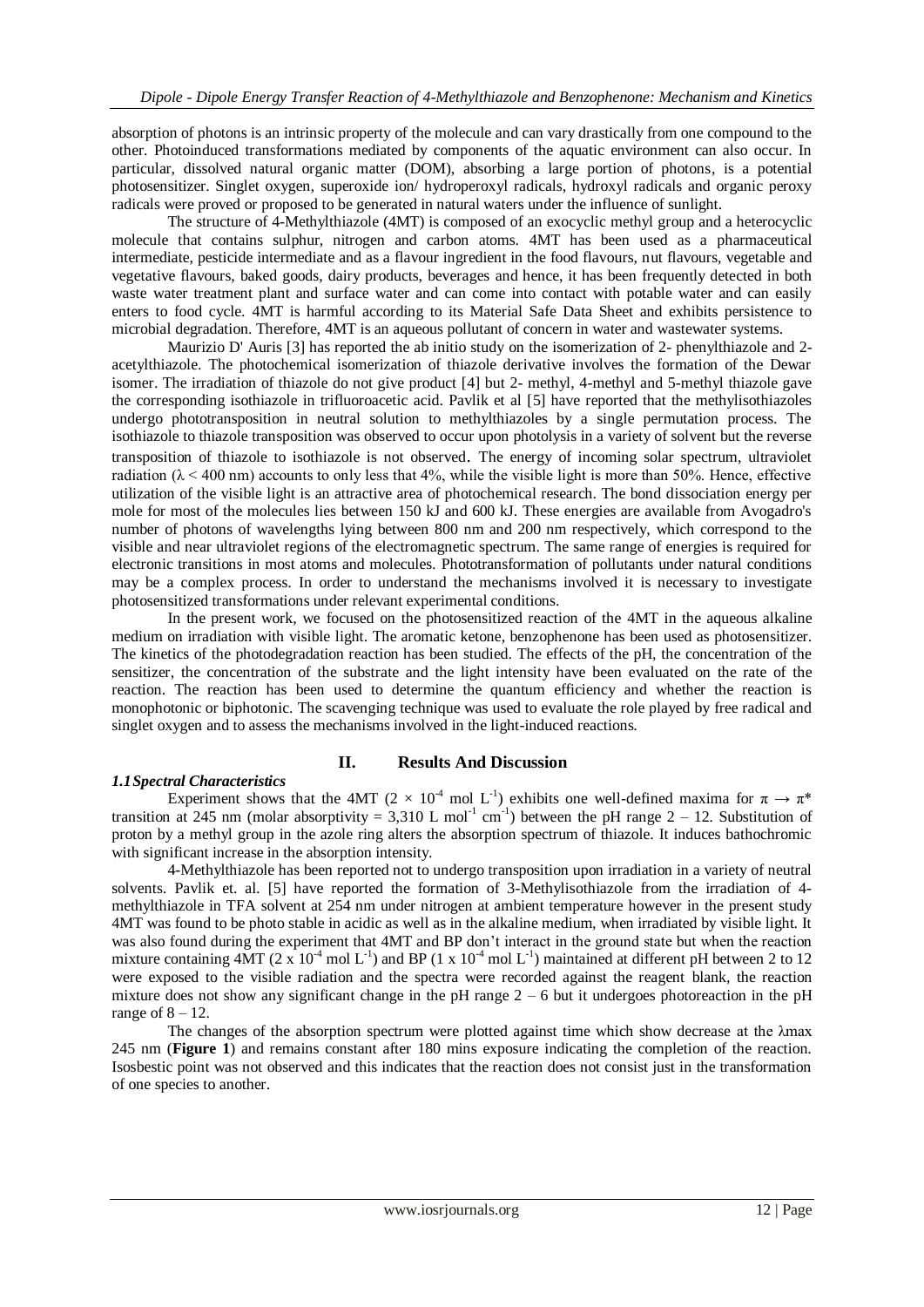

Figure 1 Absorption spectra ((A) at T<sub>0</sub>, (B) at T<sub>30</sub>, (C) at T<sub>60</sub>, (D) at T<sub>90</sub> (E) at T<sub>150</sub>, (F) at T<sub>180</sub>, (G) at T<sub>210</sub>) of the photosensitized reaction of 4MT with BP, 4MT:  $2 \times 10^{-4}$  mol L<sup>-1</sup>, BP: 1 x 10<sup>-4</sup> mol L<sup>-1</sup>, time interval: 30 mins, 100 W tungsten lamp, pH 11.

## *1.2 Determination of the Apparent Rate Constant and Effect of Different Parameters on Apparent Rate Constant*

The reaction follows the first order reaction kinetics as the plot of  $2 + \log OD$  (optical density) vs. time (at 245 nm) is a straight line with a positive slope (**Figure 2**). The rate constant (apparent k value) has been determined by the expression:

#### **Rate constant = 2.303 x slope**

The half life of the reaction has been observed at different concentration of the substrate and  $t_{1/2}$  value is constant over the above range of the substrate concentration.



Figure 2 [2 + log OD] Vs Time plot of the photosensitized reaction of 4MT with BP on exposure at 245 nm,  $4MT: 2 \times 10^{-4}$  mol L<sup>-1</sup>, BP:  $1 \times 10^{-4}$  mol L<sup>-1</sup>, time interval: 30 mins, 100 W tungsten lamp, pH 11.





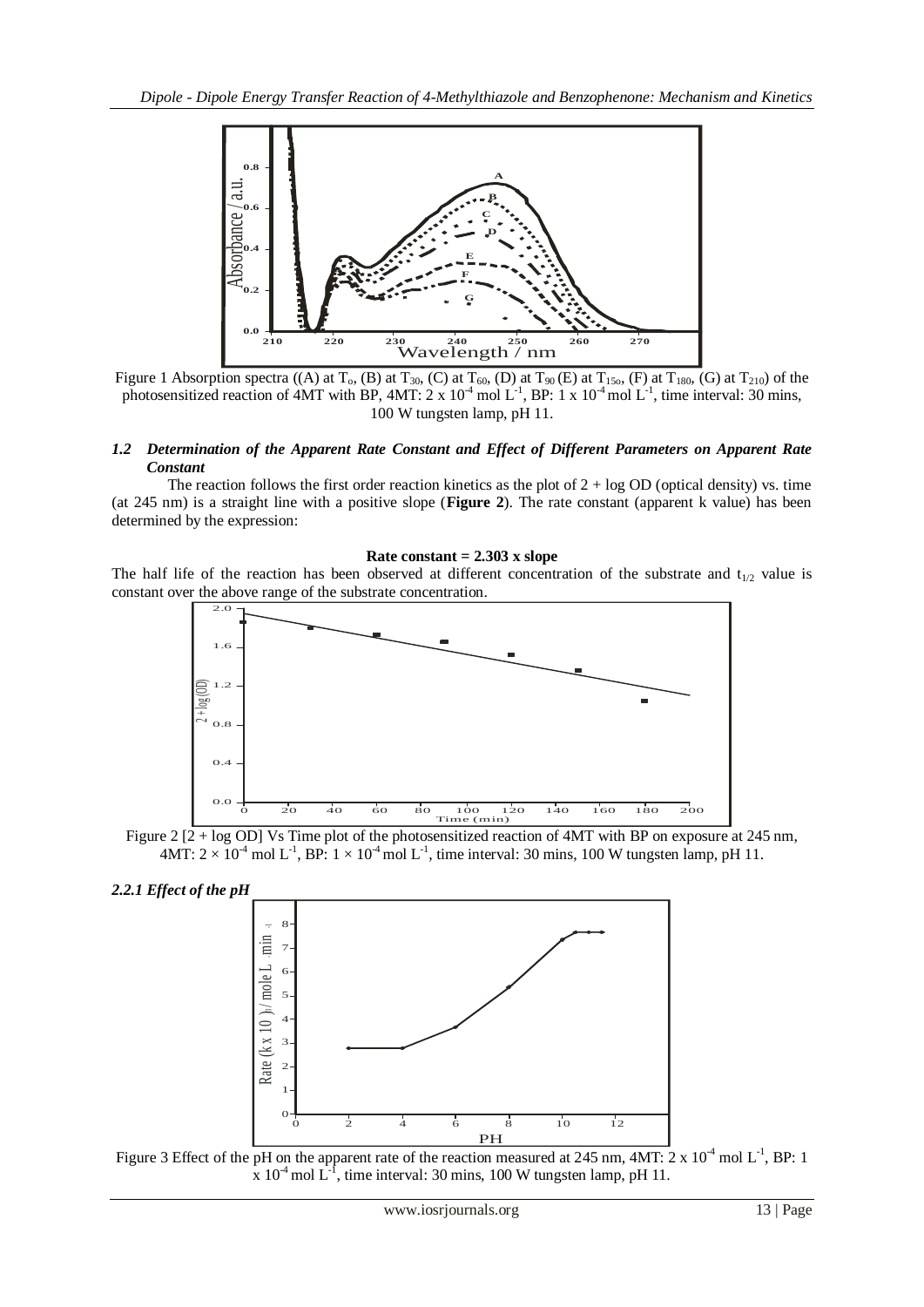The spectrum of 4MT was recorded at several pH values ranging from 2 to 12, while keeping the concentration of 4MT as constant. The absorbance at  $\lambda_{\text{max}}$  245 nm was plotted against the pH of the solution. The centre of the sigmoidal curve gave the pKa value of  $3.27 + 0.05$  for 4MT which is sufficiently basic to be protonated in TFA. In this investigation, the effect of the pH value on the 4MT photo degradation with BP in aqueous medium was studied in the pH interval range from 2 to 12. **Figure 3** showed the dependence of apparent k value for 4MT degradation on the pH in the presence of  $1 \times 10^{-5}$  mol L<sup>-1</sup> BP, less than  $15 \times 10^8$  E/s visible light intensity. The photo effect of benzophenone is sensitive to OH<sup> $-$ </sup> ion concentration of the solution therefore the increase in OH<sup> $-$ </sup> ion concentration increases the sensitivity of the sensitizer, which shows higher proton abstraction capability of benzophenone. Similar effect of OH<sup>-</sup> ion concentration has been observed in the present study.



### *2.2.2 Effect of the Initial Concentration of Sensitizer*

Figure 4 Effect of the sensitizer concentration on the apparent rate of the reaction at 245 nm, 4MT:  $2 \times 10^{-4}$  mol  $L^{-1}$ , BP: 0.6 x 10<sup>-4</sup> mol  $L^{-1}$  to 1.6 x 10<sup>-4</sup> mol  $L^{-1}$ , time interval: 30 mins, 100 W tungsten lamp, pH 11.

**Figure 4** showed the dependence of apparent k value of the photodegradation of 4MT on the initial concentration of sensitizer under  $15 \times 10^8$  E/s visible light irradiation. The results showed that the photo degradation of 4MT did not occur in the absence of BP. However, 4MT degradation could be efficiently enhanced in the presence of BP. 4MT has it's  $\lambda_{\text{max}}$  below 400 nm and is not photodegraded directly by the visible light. Triplet energy of benzophenone is 69 kcal/mole, which on collision with the 4MT transfers energy to it. The first-order apparent kinetic constant (k) for 4MT degradation increased with increasing sensitizer concentration then becomes constant with increasing sensitizer concentration. However, the first-order kinetic constant for 4MT degradation decreased as the BP concentration reached above a threshold level where the self deactivation of the sensitizer molecule takes place by intermolecular collision. Therefore, the optimal sensitizer concentration value was  $1.0 \times 10^{-4}$  mol L<sup>-1</sup> which mostly favoured the photo degradation of 4MT in the experimental condition.

#### *2.2.3 Effect of the Initial Concentration of Substrate*

The first-order apparent kinetic constant k remains the same  $7.79 \times 10^{-3}$  min<sup>-1</sup> with increasing substrate concentration from  $1.6 \times 10^{-4}$  mol L<sup>-1</sup> to  $2.4 \times 10^{-4}$  mol L<sup>-1</sup> and decreases slightly at the higher concentration of substrate. Obviously, there should be an optimal concentration of substrate  $(2 \times 10^{4} \text{ mol L}^{-1})$  for 4MT degradation. The first-order apparent kinetic constants k remaining constant in the concentration range shows that the reaction is independent of the initial concentration of the substrate.

#### *2.2.4 Study in Aerobic and Anaerobic Conditions to Check a Possible Involvement of Singlet Oxygen*

The reaction was studied in the anaerobic condition to observe the participation of singlet oxygen during the photosensitized reaction. The benzophenone – photo sensitizer - absorbs the visible radiation and goes to the singlet excited state and is converted to the triplet state by intersystem crossing (ISC). The excitation energy of the sensitizer molecule is transferred to  ${}^{3}O_{2}$  molecule and converts it to the singlet state, while photo sensitizer molecule returns to the ground state. This singlet oxygen is a highly reactive species which gives the photo oxygenation reaction. Benzophenone is reportedly efficient sensitizers for the conversion of triplet oxygen to singlet oxygen in the presence of light [6-9]. The first-order apparent kinetic constant was calculated for the exposed solutions of the different concentration of the substrate [4MT] and the sensitizer BP in the aerobic as well as in the anaerobic condition. The first-order apparent kinetic constant in the aerobic condition  $7.86 \times 10^{-3}$  min<sup>-1</sup> at 245 nm decreases to  $2.303 \times 10^{-3}$  min<sup>-1</sup> at  $24\overline{5}$  nm in the anaerobic condition. The  $\varphi$  value of the reaction was also calculated in the anaerobic condition which shows decreases. The observation suggests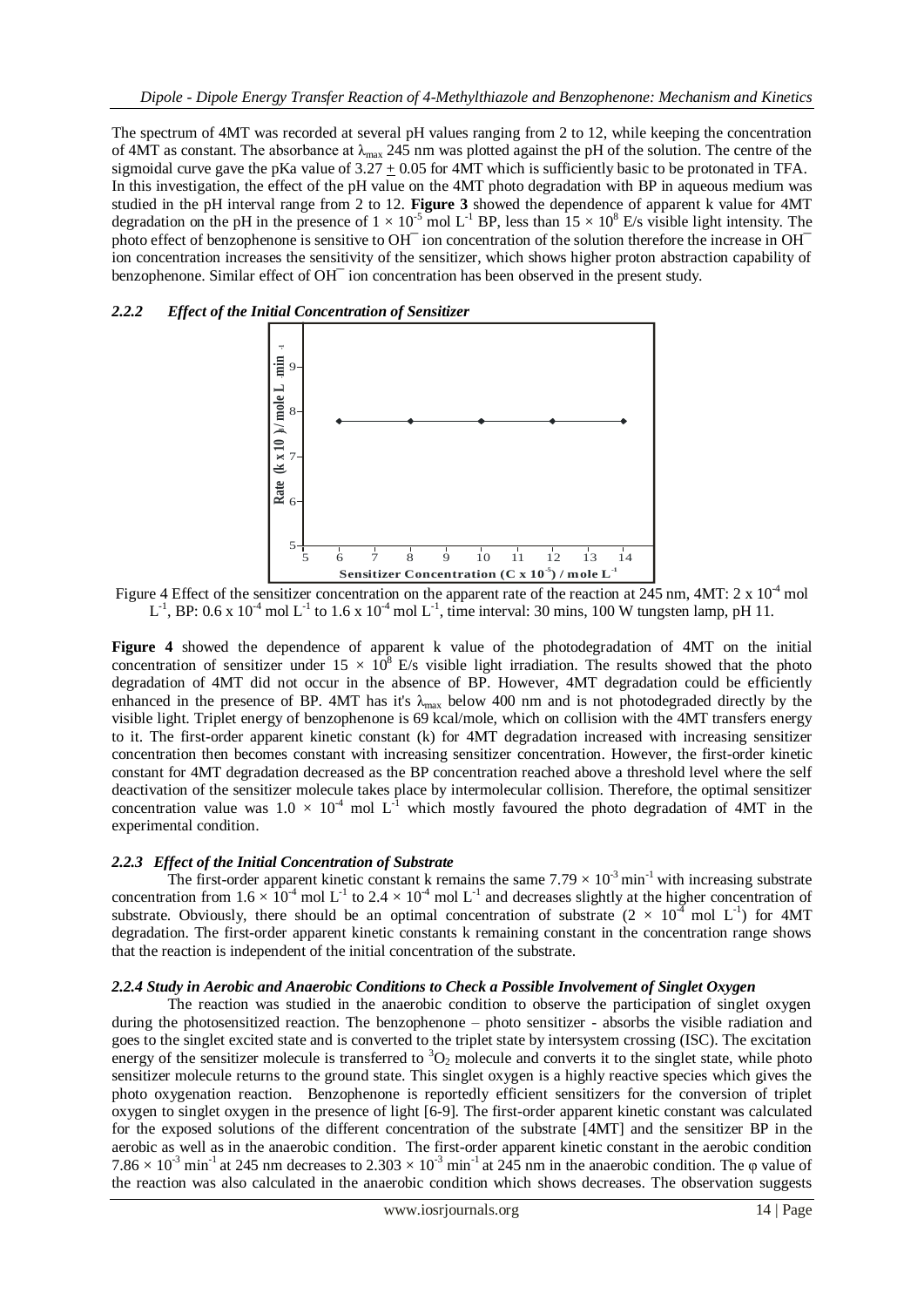that the participation of the singlet oxygen during the photo reaction is an important step and oxidation reaction takes place during the photo sensitized reaction.

## *2.2.5 Effect of the Free Radical Scavenger*

The effect of the free radical scavenger on the photosensitized reaction of 4MT was studied by changing the medium from aqueous alkaline to methanolic alkaline. The solutions of the different concentration of substrate [4MT] and the sensitizer BP were prepared in the alkaline methanolic solution and irradiated with the visible light.  $4MT$  shows  $\lambda_{max}$  at 245 nm in the alkaline methanolic solution. The first-order apparent kinetic constant for the 4MT degradation reaction in the aqueous alkaline medium was  $7.67 \times 10^{-3}$  min<sup>-1</sup> at 245 nm changed drastically to  $2.21 \times 10^{-3}$  min<sup>-1</sup> at 245 nm in the alkaline methanolic solvent. The photochemical reaction shows sharp decrease in the alkaline methanolic solvent suggests that there is free radical formation during the reaction.

## *2.2.6 Effect of the Light Intensity*

Light intensity is another important factor to be considered during photochemical process. Generally, higher light intensity can lead to higher degradation rate for organic pollutants in photochemical reaction. The same results were obtained in this investigation as shown in **Table 1**. The solutions of the different concentration of the substrate [4MT] and the sensitizer BP were prepared in the aqueous alkaline solution and irradiated with the visible light of the different intensity. The increase of the light intensity [Einstein / second (E/s)] shows positive effect and the first-order apparent rate constant of the reaction increases as the light intensity increases. The increase in the number of the photons increases the number of the excited sensitizer molecule and the apparent rate of the reaction also increases. A linear relationship has been observed between the light intensity and the first-order apparent rate constant of the reaction.

Table 1 Effect of the Light Intensity on the apparent rate of the reaction and on the quantum efficiency at 245 nm,  $4MT: 2 \times 10^{-4}$  mol L<sup>-1</sup>, BP: 1 x  $10^{-4}$  mol L<sup>-1</sup>, time interval: 30 mins, 100 W tungsten lamp, pH 11

|    | Light Intensity Rate of the Reaction at 245 nm<br>$(\overline{1} \times 10^8)$ E/s $(r \times 10^{-3})$ mole / L min $[r + 0.5]$ | Quantum efficiency |
|----|----------------------------------------------------------------------------------------------------------------------------------|--------------------|
|    | 2.54                                                                                                                             | 0.34               |
| 10 | 4.76                                                                                                                             | 0.34               |
| 15 | 7.68                                                                                                                             | 0.34               |
| 20 | 9.75                                                                                                                             | 0.34               |
| 25 | 12.57                                                                                                                            | 0.34               |

## *2.3 The Quantum Efficiency*

The quantum efficiency of the photoreaction of 4MT and BP has been determined using potassium ferrioxalate actinometer under various initial concentrations of 4MT. The plot of the φ value and the initial concentration of the 4MT (**Figure 5(A)**) shows a straight line with positive slope suggesting the dependence of the quantum efficiency on the initial concentration of 4MT.

$$
\Phi_{Prod} = \frac{k_2 F G [4-MT]}{k_d + k_2 [4-MT]} \quad \dots \dots \dots \dots \quad (1)
$$
\n
$$
\frac{1}{\Phi_{Prod}} = \frac{1}{FG} + \frac{k_d}{k_2 FG [4-MT]} \quad \dots \dots \dots \dots \dots \quad (2)
$$
\nWhere  $F = \frac{k_p}{k_p + k_g}$  and  $G = \frac{k_2}{k_{\text{isc}} + k_{\text{sd}}}$ 

 Equation 2 represents the dependence of the inverse of the quantum efficiency upon the inverse of the concentration of the substrate. As the concentration of 4MT increases, the plot of the inverse of the quantum efficiency Vs inverse of the concentration of the substrate (**Figure 5(B)**) shows the linearity with positive slope indicating that the dipole-dipole energy transfer from the triplet excited state of BP to the ground state of 4MT and no exciplex formation takes place during the photosensitized reaction [10]. The photo reaction product formation is monophotonic process as the quantum efficiency does not change with increase in light intensity.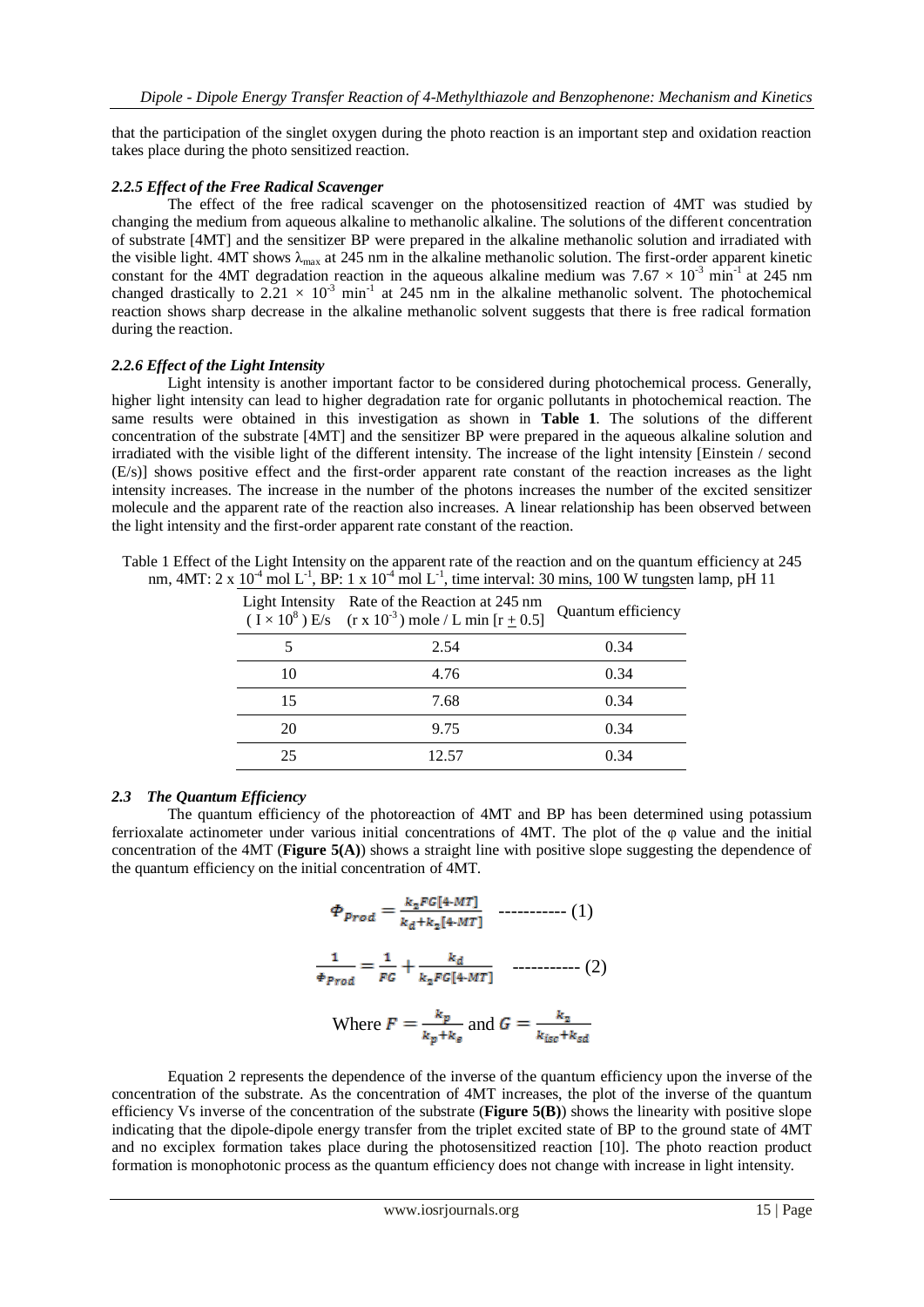

inverse of the substrate concentration at 245 nm, 4MT:  $1.6 \times 10^{-4}$  mol L<sup>-1</sup> to 2.6 x 10<sup>-4</sup> mol L<sup>-1</sup>, BP: 1 x 10<sup>-4</sup> mol  $L^{-1}$ , time interval: 30 mins, 100 W tungsten lamp, pH 11.

## *2.4 Identification of the Photo Product*

The reaction mixture after exposure to the visible radiation for 210 mins was analyzed for the reaction product, showing the absence of organic compound. The test for  $S<sup>2</sup>$  and SCN<sup>-</sup> was found negative with lead acetate and FeCl<sub>3</sub> solution.

# *2.4.1 Test for the SO<sup>4</sup> -2 ion*

The reaction mixture was further tested for  $SO_4^2$  ion with BaCl<sub>2</sub> and lead acetate solution which gave white precipitation. The triplet excited state molecule of 4-MT undergoes decomposition to give sulphate as a photoproduct.

## *2.5 Mechanism*

Aromatic ketone, benzophenone absorbs visible radiation and undergoes rapid intersystem crossing of the n  $\rightarrow \pi^*$  singlet excited state to an energetically close  $\pi \rightarrow \pi^*$  triplet state.

The methyl substituted thiazole has absorbance below 400 nm and do not absorb visible light and are photo stable. The photosensitized reactions of 4MT with BP involve both the proton abstraction and photooxygenation reaction. The reaction follows the Type I photooxygenation reaction mechanism in which the sensitizer triplet state  $(3S^*)$  interacts with a substrate  $(XH)$ , which gives rise to a free radical, by electrontransfer or hydrogen-transfer mechanisms. The free radicals produced react with singlet oxygen to regenerate the sensitizer to ground state and to form the photoproduct.

The triplet excited state of BP acts as proton abstractor and abstract proton from the  $CH_3$  of the methyl thiazole and forms the methylene thiazole free radical in the triplet excited state and BP molecule comes back to the ground state. The excited methylene thaizole free radical undergoes photooxygenation by singlet oxygen and gives sulphate and alkylcynide as a photoproduct on ring cleavage. The plot of the inverse of the quantum efficiency versus inverse of the concentration of the substrate suggests that photoproduct is formed from the triplet excited state of methyl substituted thiazole and no exciplex formation takes place during the photoreaction.